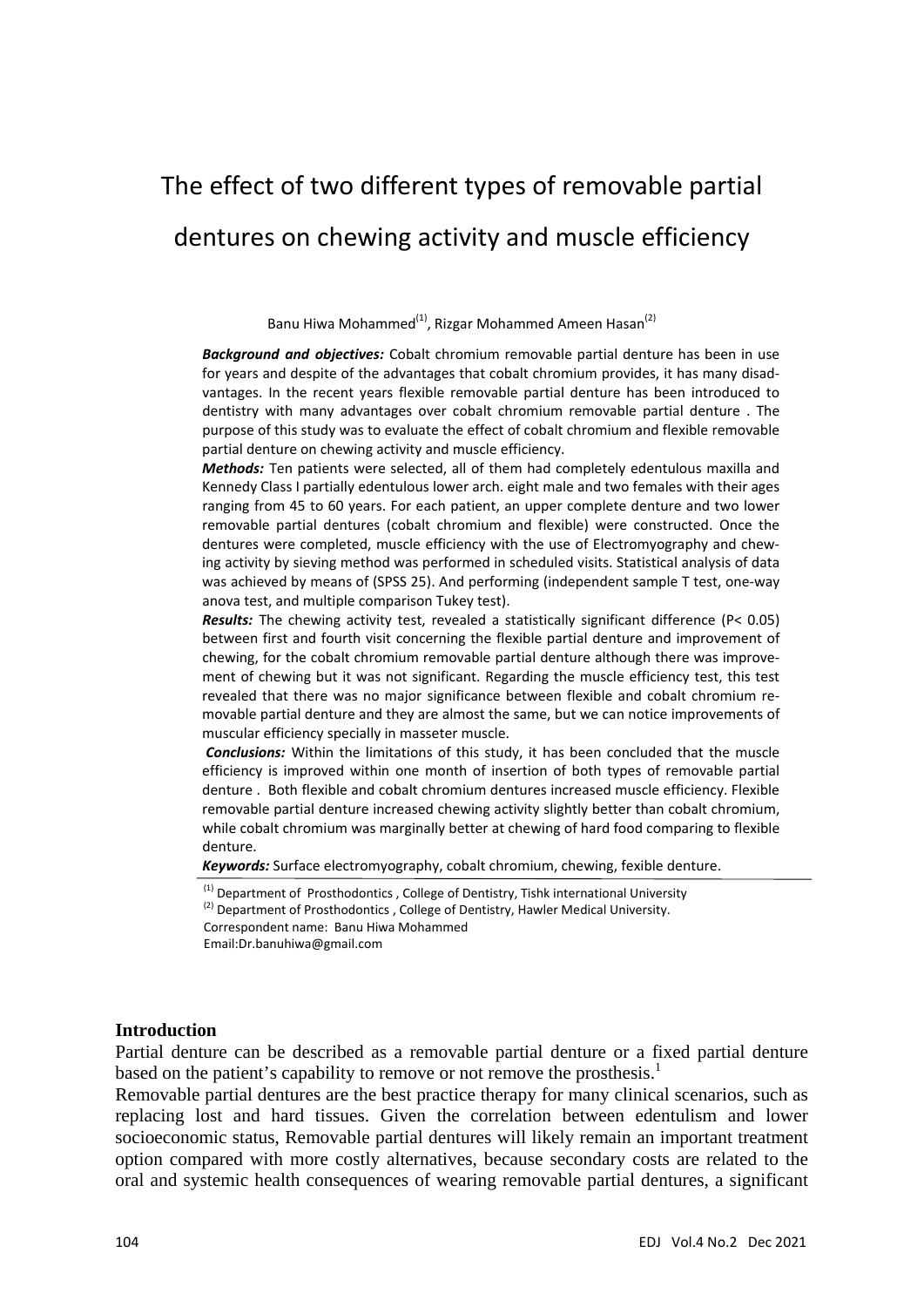need exists to advance the material and technologies with these devices. $2$ 

However Removable partial denture esthetically is not desirable because Cobalt chromium RPDs have metal base or framework that rests on and around the natural teeth onto which denture teeth are attached by acrylic, which is fabricated by the lost- wax casting process. Alloy requires soldering and repairs are difficult and unpredictable, since it requires special equipment cobalt chromium is expensive and people with financial limitations cannot afford it.<sup>3</sup>

Thermoplastic dentures have been mostly identified as flexible dentures but other commonly used terms are non-clasp dentures, metal-free dentures, clasp free dentures and non- metal clasp dentures.<sup>4</sup>

One clinical benefit associated with flexible polymer (metal-free) RPDs is a reduction in the mouth preparation required. Flexibility reduces seating interferences, and guide planes and reciprocating surface are inconsequential. Patients report that distal extension RPDs made of polymer are more comfortable than metal framework RPDs. The brittleness of acrylics is a limitation, especially if there is no framework to reinforce the RPD. Plasticized acrylics are much less brittle, but they deform over  $time^5$ .

Electromyography (EMG) is an investigational technique concerned with the advance, recording and analysis of myoelectric signals. Myoelectric signals are created by physiological changes in the state of muscle fiber membranes. the focus of Kinesiological EMG can be defined as the analysis of the neuromuscular activation of muscles inside postural tasks, functional movements, work conditions and treatment, training routines. Besides essential physiological and biomechanical findings, kinesiological EMG is recognized as an assessment tool for practical research, physiotherapy/rehabilitation, sports training and interactions of the human body to industrial products.  $\frac{7}{1}$  Considering the

increase use of flexible partial denture in the past few years and with its esthetic benefits still cobalt chromium remained the first choice for most dentists, in this study was designed to compared flexible and cobalt chromium partial dentures in two tests (chewing activity and muscle efficiency) in different time intervals.

# **Patients and methods**

This study was designed to compare the masticatory efficiency and chewing activity of patients with two different types of removable partial dentures (RPD), ten patients were selected, two female and 8 males with their ages ranging from 45 to 60. Two sets of RPD was fabricated for each patient, one conventional cast metal removable partial denture and the other one with removable partial denture. The patients wore each set of partial dentures with the upper complete denture for one month. After choosing the patients for this study, an upper complete denture and two sets of lower removable partial denture, one cobalt chromium and the other flexible partial denture were fabricated.

In this study ten patients were selected according to the following criteria:

# **Inclusion criteria:**

Patient's age ranging between 40 to 60 years.

Normal skeletal Class I relation.

Bilateral edentulous areas located in mandibular arch (Kennedy class I) with no modification presents.

Missing teeth including premolars and molars.

The edentulous areas must have opposing completely edentulous areas.

Patients with no prior encounter to removable partial denture.

## **Exclusion criteria:**

Patients with systemic conditions and xerostomia.

Patient suffering from psychological diseases. muscular dystrophy. parafunctional habits.

Bony undercut present in the edentulous area

**Chewing activity test.** In this study, a sieve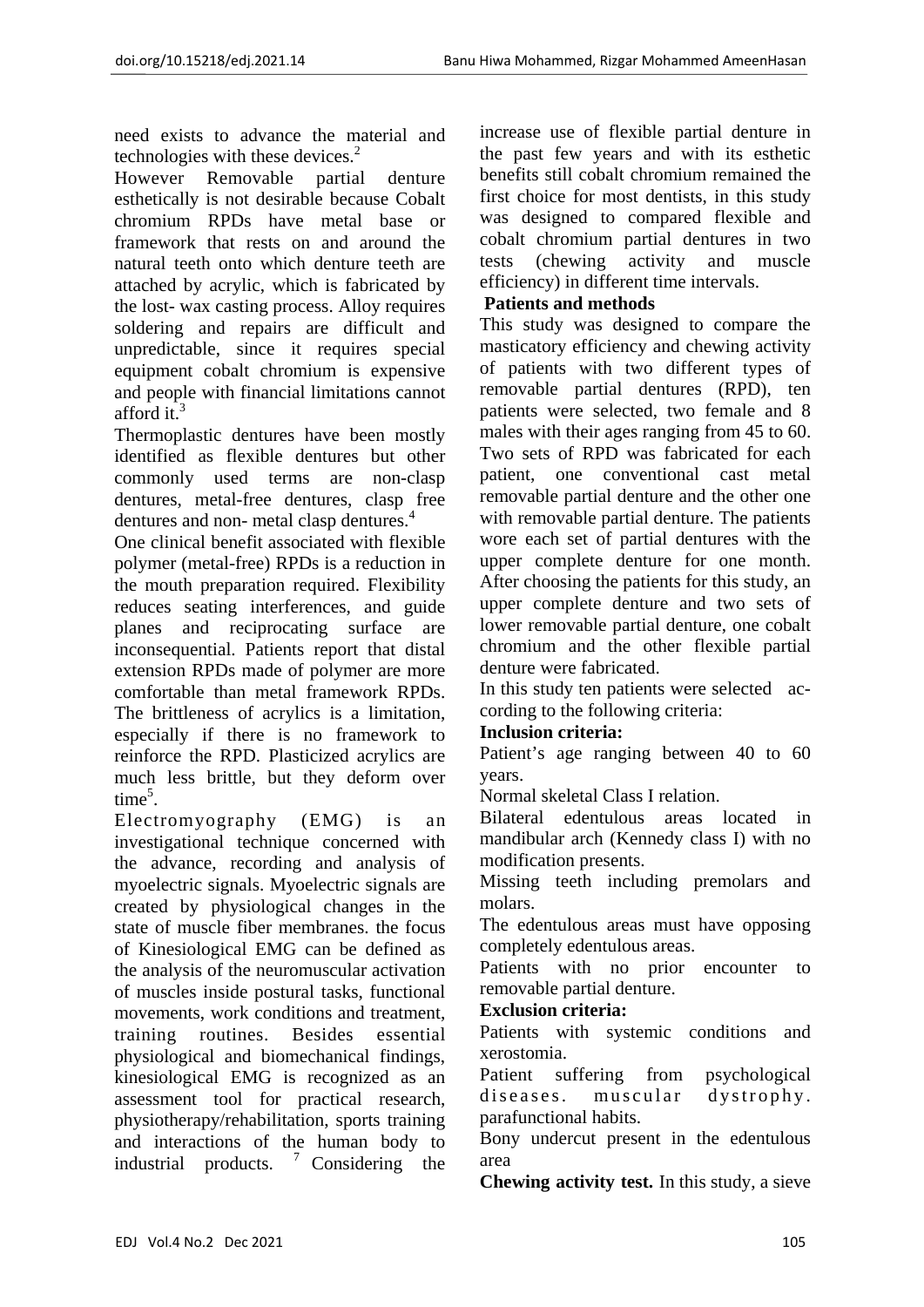system was used to measure the chewing activity of patients with cobalt chromium and flexible partial dentures. A sheet of woven wire, 10 mesh, A4 size, 2mm hole, 0.6 wire, heavy stainless steel, was converted in to a ten-mesh sieve by soldering it in to a stainlesssteel ring. During the chewing activity test, the patients were seated in a dental chair with their head unsupported, and three portions of almonds, each of 3gm was weighed using an electrical balance with an accuracy of 0.01g. the patients were asked to chew each portion of the almonds for



fifteen seconds and then spit them on a plastic disposable bowel covered with an absorbent paper without swallowing the almonds, the chewed almonds were left to dry for 48 hours in a room temperature of  $23 \pm 2$ °C. The spitted almonds were weighed on the electrical scale, then the spitted almonds were put into the ten-mesh sieve, the sieve has been shaken enough until all the small particles of the almonds that could pass through the sieve mesh came out. The remained amount of the almonds was weighed on the electrical scale again. the amount of almonds that remained on



**Figure 1: The measured Almonds on the electrical balance.**

**Muscle Efficiency Test.**To complete the muscle efficiency test, the EMG device in Erbil Psychiatric Hospital is used with the help of a neurophysiologist, expert in the area of sEMG. Each patient was tested in three different times (after one week of insertion, after two weeks and after one month) and for each patient the muscles were tested (without food, with hard food and with soft food). Each time these four muscles were tested (Right and left temporalis, right and left masseter). And for each muscle we examined (Amplitude, phase, turn, area) of the muscle to compare each one for each denture differently.

Before starting the sEMG test for muscle efficiency, the male patients were instructed to shave their beards to increase the stability of skin-electrode contact and for high-input impedance amplifiers, the patient was seated in an upright position with the head unsupported in a relaxing position parallel to the floor. Soft food (banana) and hard food (carrot) were used during the muscle efficiency test by the patients to chew or clench on. The carrot was sliced into pieces of 2mm thickness, that is measured by a manual Vernier and the banana was sliced into small pieces so the patient could chew while recording the muscle efficiency.

Three electrodes. In which two were recording electrodes and one was reference electrode were used for each muscle on each side (right and left) for recording the muscle efficiency. The muscle efficiency of masseter and temporalis were recorded in this study. For the masseter muscle, the electrodes were placed antero-superiorly to the angle of the mandible over the muscle. While for the temporalis muscle, a line was drown from the upper ear-line to the canthus of the eye and the electrodes were placed above this line, Nishi et al. $9$ <sup>9</sup>The two recording electrodes were placed on the determined muscle location and the reference electrode was placed on the sternocleidomastoid muscle in the neck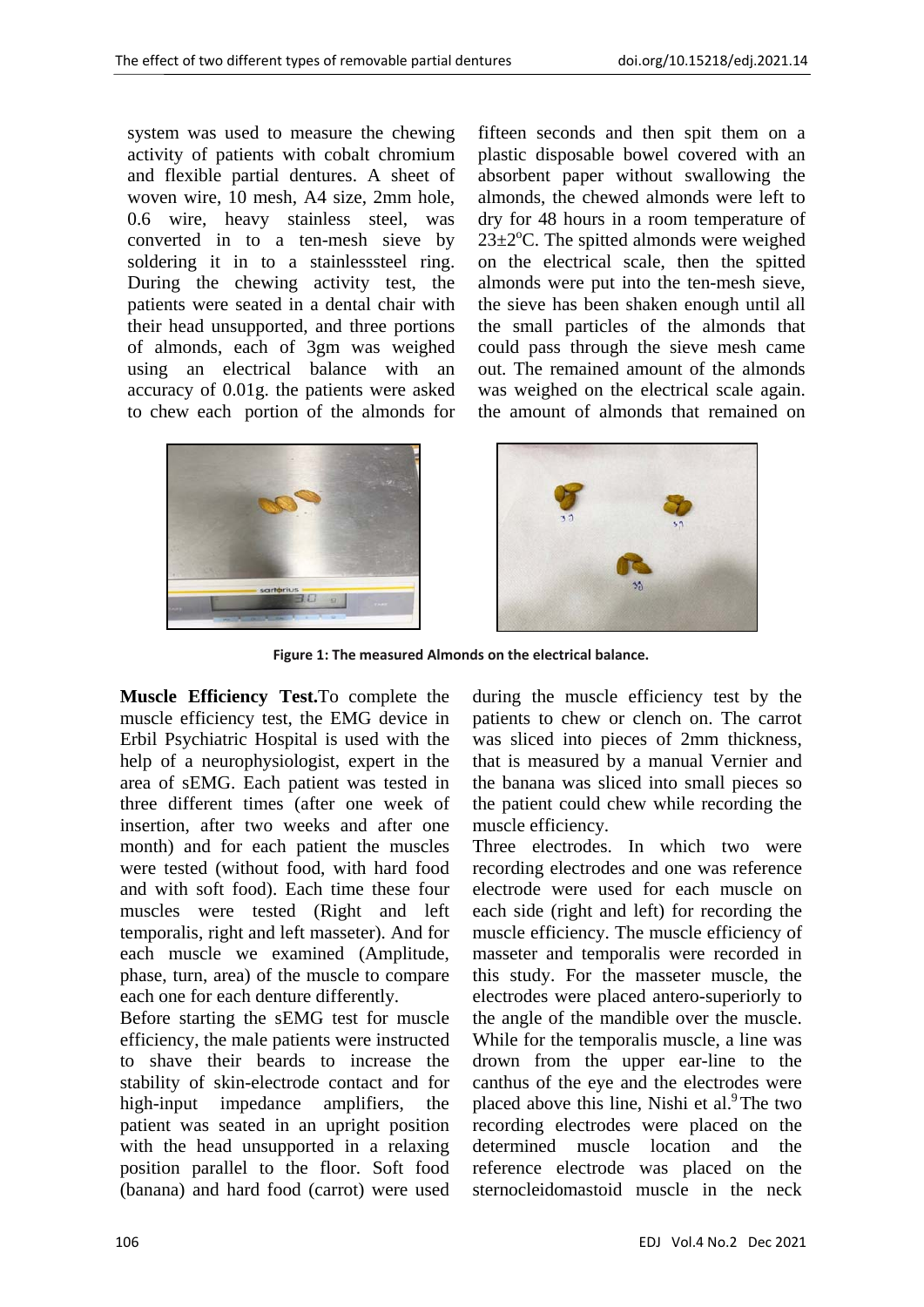

**Figure 2: Set‐up of the electrodes to the patient during the muscle efficiency test .**

(Figure2) . The electrodes placed on the skin, connected to the sEMG device via the electrode cable and the sEMG device was connected to the PC.

# **Results**

 Regarding the chewing activity test, the amount of spitted almonds, remained and passed through sieve are considerably close to each other in both RPDs ( $P > 0.05$ ). it can be noted that with time there was an increase in chewing ability of the patient between the first to the last visit, regarding both RPDs ,at the first visit the patient wasn't quite able to chew the almonds and had to try very hard to be able to chew since

|  |  | Table 1: One Way ANOVA among visits for (spitted, remained on sieve, and |  |
|--|--|--------------------------------------------------------------------------|--|
|  |  |                                                                          |  |

| <b>Group</b>    |                                    | N      | <b>Mean</b>    | Std.  | F                | P-    |              |
|-----------------|------------------------------------|--------|----------------|-------|------------------|-------|--------------|
|                 |                                    |        |                | G     | <b>Deviation</b> |       | <b>Value</b> |
|                 |                                    | First  | 10             | 8.120 | 0.621            |       | 0.028        |
|                 | <b>Spitted</b>                     | Second | 10             | 7.750 | 1.105            |       |              |
|                 |                                    | Third  | 10             | 7.150 | 1.318            | 3.387 |              |
|                 |                                    | Fourth | 10             | 6.600 | 1.394            |       |              |
|                 |                                    | Total  | 40             | 7.405 | 1.251            |       |              |
|                 |                                    | First  | 10             | 7.820 | 0.565            |       | 0.023        |
|                 | <b>Remained on</b>                 | Second | 10             | 7.490 | 1.118            |       |              |
| <b>Flexible</b> | <b>Sieve</b>                       | Third  | 10             | 6.770 | 1.209            | 3.567 |              |
|                 |                                    | Fourth | 10             | 6.350 | 1.408            |       |              |
|                 |                                    | Total  | 40             | 7.108 | 1.225            |       |              |
|                 | <b>Passed through Sieve</b>        | First  | 10             | 0.280 | 0.155            |       | 0.586        |
|                 |                                    | Second | 10             | 0.260 | 0.070            |       |              |
|                 |                                    | Third  | 10             | 0.380 | 0.432            | 0.653 |              |
|                 |                                    | Fourth | 10             | 0.250 | 0.053            |       |              |
|                 |                                    | Total  | 40             | 0.293 | 0.230            |       |              |
|                 | <b>Spitted</b>                     | First  | 10             | 8.120 | 0.452            |       | 0.069        |
|                 |                                    | Second | 10             | 7.814 | 1.170            |       |              |
|                 |                                    | Third  | 10             | 7.554 | 1.050            | 2.570 |              |
| Chrome          |                                    | Fourth | 10             | 6.930 | 1.150            |       |              |
|                 |                                    | Total  | 40             | 7.585 | 1.046            |       |              |
|                 | <b>Remained on</b><br><b>Sieve</b> | First  | 10             | 7.840 | 0.409            |       | 0.093        |
|                 |                                    | Second | 10             | 7.571 | 1.218            |       |              |
|                 |                                    | Third  | 10             | 7.315 | 1.065            | 2.310 |              |
|                 |                                    | Fourth | 10             | 6.680 | 1.228            |       |              |
|                 |                                    | Total  | 40             | 7.333 | 1.072            |       |              |
|                 | <b>Passed through Sieve</b>        | First  | 10             | 0.260 | 0.117            |       | 0.914        |
|                 |                                    | Second | $\overline{7}$ | 0.243 | 0.113            |       |              |
|                 |                                    | Third  | 13             | 0.246 | 0.052            | 0.174 |              |
|                 |                                    | Fourth | 10             | 0.270 | 0.095            |       |              |
|                 |                                    | Total  | 40             | 0.255 | 0.090            |       |              |

#### **passed through sieve) in both flexible and chrome.**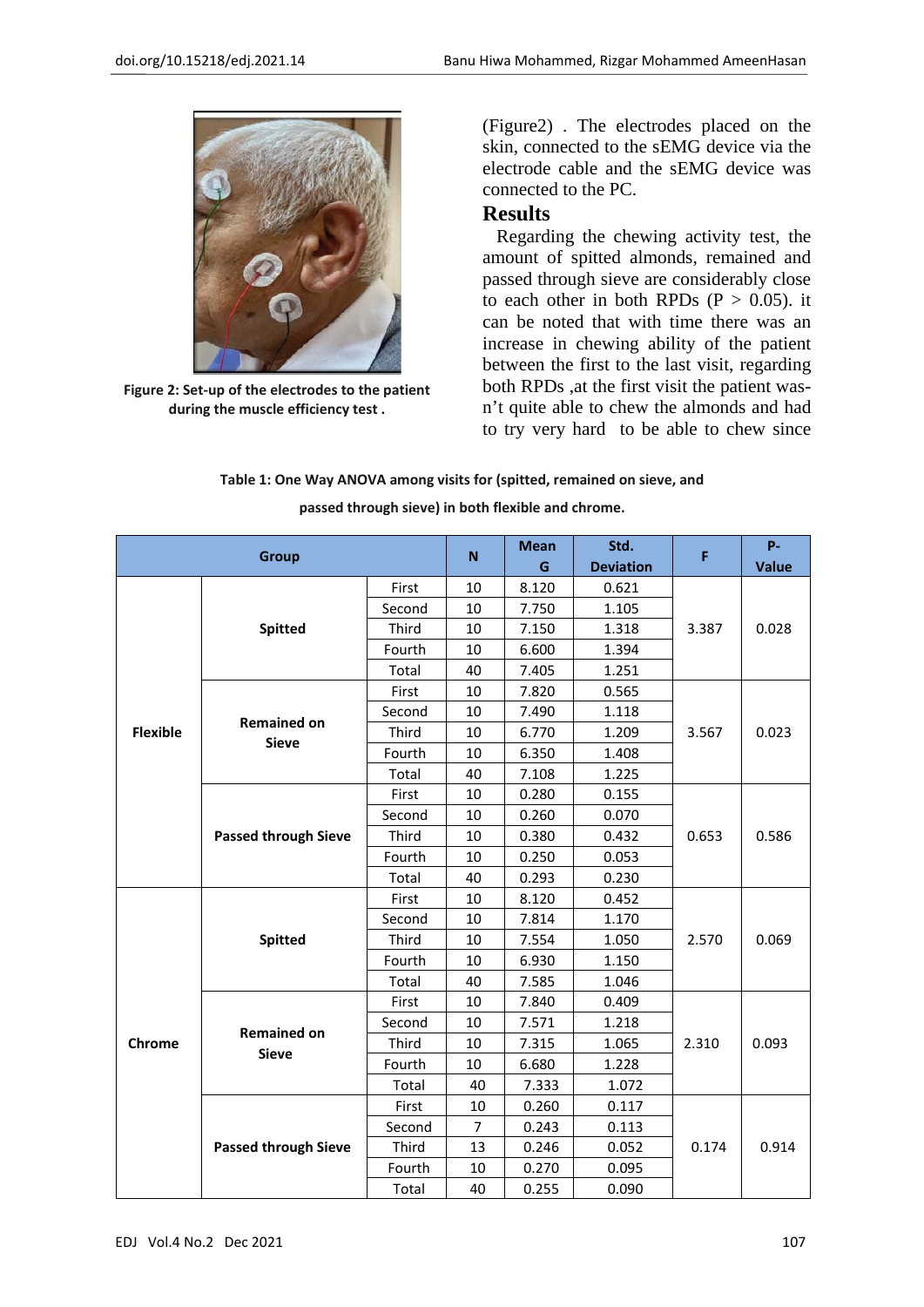After performing the multiple comparison test, it can be noted that , There was an enhancement between the first to fourth visit, improvements of chewing ability of the patients from the first visit to fourth visit concerning the flexible partial denture,

which indicated that the patient was well adapted to the flexible partial denture between the first and last visit which lead to improvements of the chewing ability of the patient, as shown in table 2.

| Table 2: Improvements in chewing ability |  |  |  |
|------------------------------------------|--|--|--|
|------------------------------------------|--|--|--|

|                 | <b>Group</b>             |        |        | <b>Mean</b><br><b>Difference</b><br>g | Sig.  |
|-----------------|--------------------------|--------|--------|---------------------------------------|-------|
|                 |                          | First  | Second | 0.370                                 | 0.889 |
|                 |                          |        | Third  | 0.970                                 | 0.252 |
|                 |                          |        | Fourth | $1.520^{^{\ast}}$                     | 0.027 |
|                 |                          |        | First  | $-0.370$                              | 0.889 |
|                 |                          | Second | Third  | 0.600                                 | 0.651 |
|                 | <b>Spitted</b>           |        | Fourth | 1.150                                 | 0.133 |
|                 |                          |        | First  | $-0.970$                              | 0.252 |
|                 |                          | Third  | Second | $-0.600$                              | 0.651 |
|                 |                          |        | Fourth | 0.550                                 | 0.710 |
|                 |                          | Fourth | First  | $-1.520$                              | .027  |
|                 |                          |        | Second | $-1.150$                              | 0.133 |
|                 |                          |        | Third  | $-0.550$                              | 0.710 |
| <b>Flexible</b> |                          |        | Second | 0.330                                 | 0.912 |
|                 |                          | First  | Third  | 1.050                                 | 0.173 |
|                 |                          |        | Fourth | $1.470^{^\ast}$                       | 0.028 |
|                 |                          | Second | First  | $-0.330$                              | 0.912 |
|                 |                          |        | Third  | 0.720                                 | 0.485 |
|                 | <b>Remained on Sieve</b> |        | Fourth | 1.140                                 | 0.123 |
|                 |                          | Third  | First  | $-1.050$                              | 0.173 |
|                 |                          |        | Second | $-0.720$                              | 0.485 |
|                 |                          |        | Fourth | .420                                  | .836  |
|                 |                          | Fourth | First  | $-1.47000$ <sup>*</sup>               | .028  |
|                 |                          |        | Second | $-1.140$                              | .123  |
|                 |                          |        | Third  | $-0.420$                              | .836  |

Regarding the muscle efficiency test, Amplitude of both chromium cobalt and flexible partial dentures were reasonably similar to one another in the first week of muscle efficiency test, except for chewing of banana in the left temporalis muscle for both dentures, Regarding the second week, the same process was repeated for each denture in the same way. Independent

sample T test was done to compare the amplitude of each muscle for both dentures, and  $(P > 0.05)$  between the two dentures as the values were quite close to one another. Following one month since the denture insertion, the same procedure was done for both RPDs, and there were improvements of the amplitude of muscles with time as shown in table 3.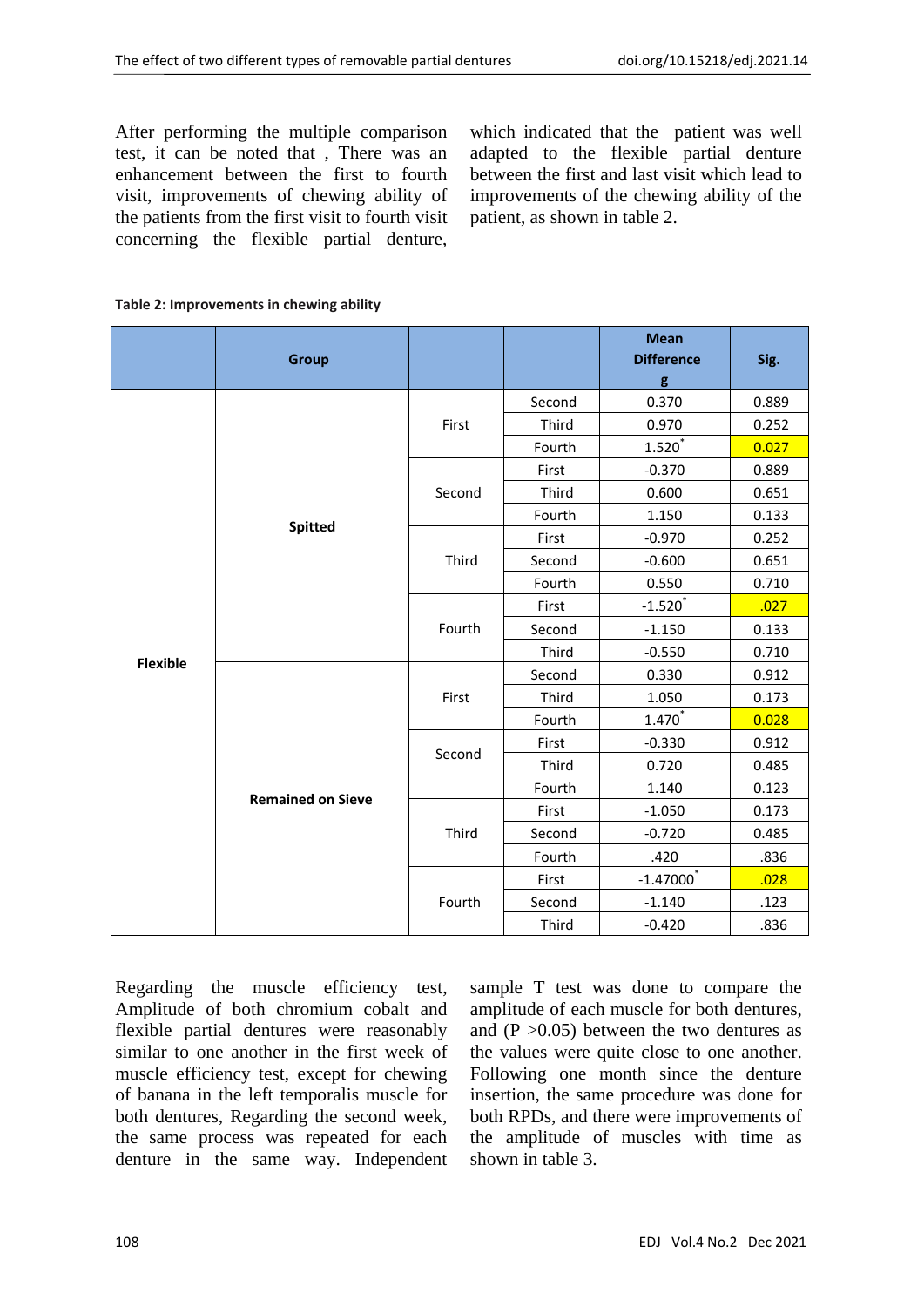|                     |               |      |          | ${\sf N}$ | <b>Mean</b><br>N | Std.<br><b>Deviation</b> | P-<br><b>Value</b> |
|---------------------|---------------|------|----------|-----------|------------------|--------------------------|--------------------|
| <b>Without food</b> | LT            | Data | Flexible | 10        | 0.403            | 0.130                    | 0.362              |
|                     |               |      | Chrome   | 10        | 0.494            | 0.131                    |                    |
|                     | <b>RT</b>     | Data | Flexible | 10        | 0.451            | 0.158                    | 0.760              |
|                     |               |      | Chrome   | 10        | 0.501            | 0.264                    |                    |
|                     | LM            | Data | Flexible | 10        | 0.508            | 0.357                    | 0.608              |
|                     |               |      | Chrome   | 10        | 0.400            | 0.179                    |                    |
|                     |               | Data | Flexible | 10        | 0.307            | 0.175                    | 0.820              |
|                     | <b>RM</b>     |      | Chrome   | 10        | 0.280            | 0.146                    |                    |
|                     | LT            | Data | Flexible | 10        | 0.658            | 0.215                    |                    |
|                     |               |      | Chrome   | 10        | 0.742            | 0.130                    | 0.528              |
| Carrot              | <b>RT</b>     | Data | Flexible | 10        | 0.727            | 0.130                    | 0.604              |
|                     |               |      | Chrome   | 10        | 0.641            | 0.287                    |                    |
|                     | LM            | Data | Flexible | 10        | 0.522            | 0.315                    | 0.819              |
|                     |               |      | Chrome   | 10        | 0.567            | 0.208                    |                    |
|                     | <b>RM</b>     | Data | Flexible | 10        | 0.525            | 0.307                    | 0.755              |
|                     |               |      | Chrome   | 10        | 0.582            | 0.170                    |                    |
| <b>Banana</b>       | LT            | Data | Flexible | 10        | 0.478            | 0.232                    | 0.906              |
|                     |               |      | Chrome   | 10        | 0.463            | 0.033                    |                    |
|                     | <b>RT</b>     | Data | Flexible | 10        | 0.392            | 0.065                    | 0.557              |
|                     |               |      | Chrome   | 10        | 0.453            | 0.196                    |                    |
|                     | LM            | Data | Flexible | 10        | 0.451            | 0.147                    | 0.789              |
|                     |               |      | Chrome   | 10        | 0.422            | 0.139                    |                    |
|                     | $\mathsf{RM}$ | Data | Flexible | $10\,$    | 0.316            | 0.106                    |                    |
|                     |               |      | Chrome   | 10        | 0.377            | 0.162                    | 0.566              |

#### **Table 3: Improvements of amplitude of muscles**

## **Discussion**

In this study in order to decrease the confusion, an age limitation have been put with the condition that the patient didn't have a prosthesis experience before, but only those Patients were selected that visited Tishik International University / College of Dentistry-Prosthodontics department and accepted the protocol of this study and signed the consent of this study. Regarding the chewing activity test, the results of this